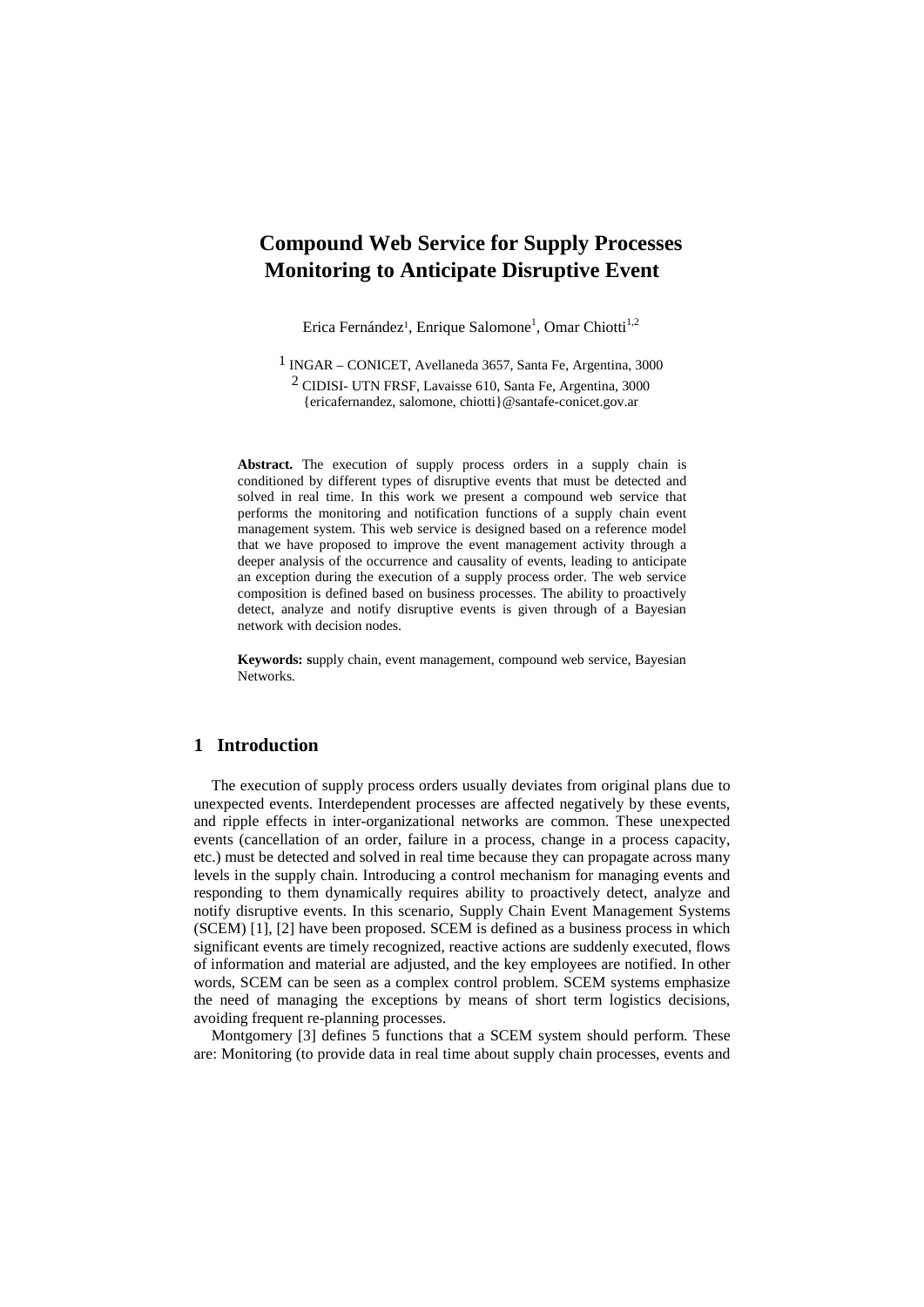current states of the orders, shipments, production, and supply); Notification (to help to support real-time exception management through alert messaging, which proactively warns a decision-maker if an action must be taken); Simulation (to evaluate the effect of actions to be taken); Control (if an exception takes source, to evaluate the changes in the processes proactively); Measurement (to evaluate the supply chain performance).

In this paper, we present a compound web service [4] [5] that performs the monitoring and notification functions of a SCEM system. This web service is designed based on a reference model that we have proposed to improve the event management activity through a deeper analysis of the occurrence and causality of events, leading to anticipate an exception during the execution of a supply process order. The web service composition is defined based on two business processes. The ability to proactively detect, analyze and notify disruptive events is given through of a Bayesian Network with decision nodes.

This paper is organized in the following way. Section 2 discusses related works. Section 3 presents a reference model for monitoring, analysis and notification of events. Section 4 presents the compound web service design. Section 5 presents an example and section 6 presents conclusions.

## **2 Related Works**

In order to provide a SCEM solution, two contributions closely related with this work have been proposed: Speyerer [6] developed a prototype based on web services to detect the root cause of a disruption. After that the disruption has been detected and classified it is compared in the data base to identify the root cause. This prototype also ranks exceptions in order to provide better accessibility and evaluation for operations managers; Maheshwari [7] designed a methodology to analyze business processes with the handling of exceptions suggesting web services to monitor and notify. Other contributions, in the SCEM scenario, have been proposed however, these works have not used web service. Following, some of them are mentioned: In the work of Zimmerman [2] the orders to be monitored are initialized by different triggers: queries from customers, alerts from suppliers and critical profiles. The critical profiles are the orders with high probability of being affected by disruptive events. This SCEM solution is based on a multi-agents architecture to proactively monitoring orders, integrating and interpreting several data gathered from the supply chain members to evaluate and distribute the results. Kurbel [8] proposed a mobile agent-based SCEM system to collect and analyze data provided by a supply chain monitoring system. To detect exceptions, his approach is not only based on targetstate comparison, but it includes statistical analysis as well. Tai-Lang [9] proposed a method to analyze and manage the impact of an exception during order execution; Chin-Hung [10] developed a model based on cause-effect relationship to represent the disruptive exception caused by unexpected events in a supply chain. Liu [11] presented a methodology that uses Petri nets to formulate supply chain event rules and analyze the cause-effect relationships among events.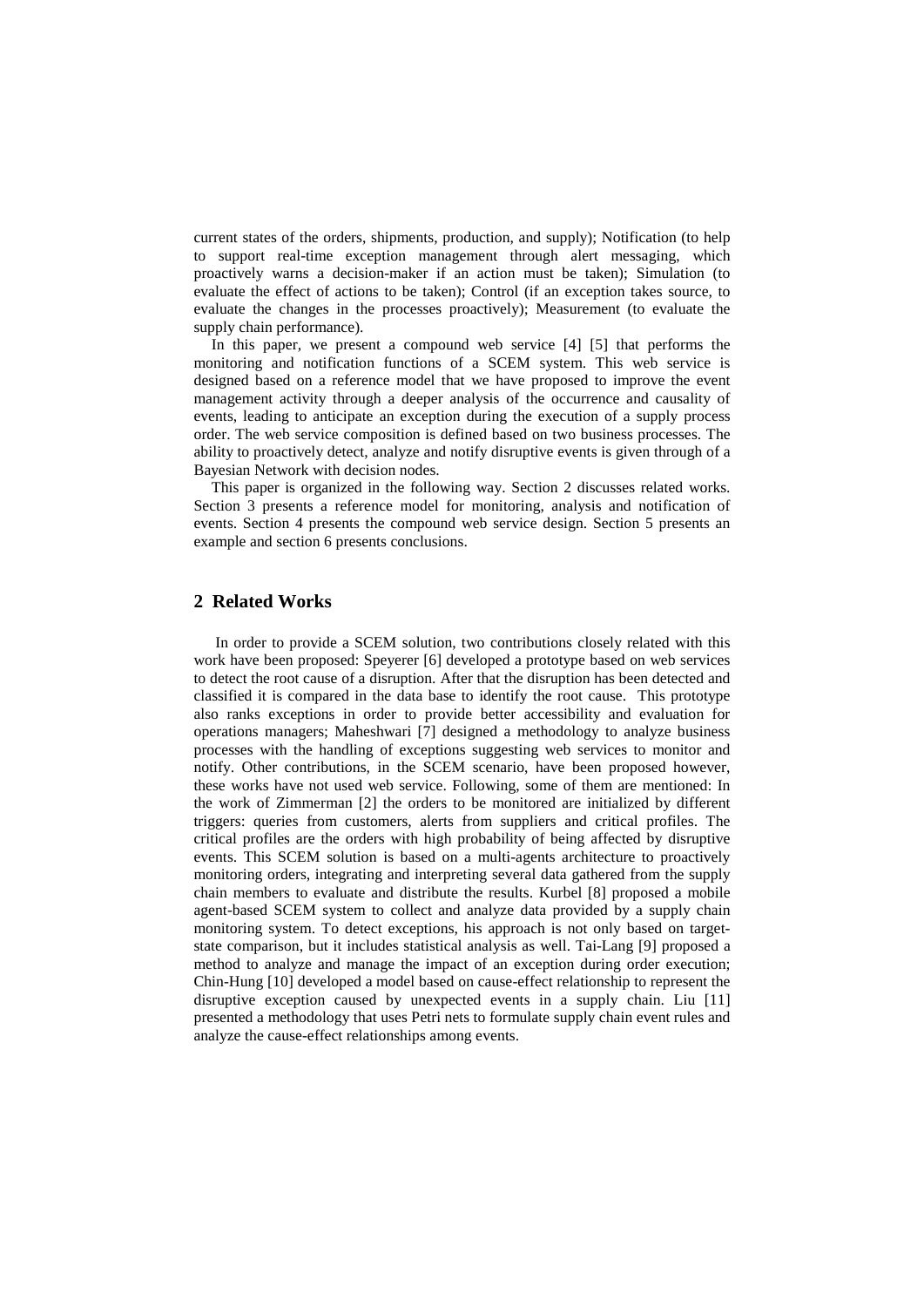A common feature of these contributions is that the proposed SCEM models do not have the ability to anticipate a disruptive event during the execution of a supply process order. These models detect event in a reactive way and are not predictive.

In the field of event management, Complex Event Processing (CEP) has evolved into the paradigm of choice for the development of monitoring and reactive applications. CEP already plays an important role in many application areas like logistics. CEP addresses two crucial prerequisites to built highly scalable and dynamic systems. CEP-systems support the detection of relationships among events that can be specified by defining models of causal relations [12]. Different types of model can be defined, for instance, they can be defined using statistics and probabilities. Probabilistic models of causality should be supersets of computational causality in the sense that if any two events are causally related by the computation then they must be related by any probabilistic model of cause, but the probabilistic model may also relate other events as well [13]. In the context of this paradigm, this paper presents a reference model for the supply chain domain that contributes to systematizing the generation of models of causal relations among events.

The main difference between Business Activity Monitoring (BAM) and operational intelligence appears to be in the implementation details, real-time situation detection is a feature that only appears in operational intelligence and is often implemented using CEP. Furthermore, BAM focuses on formally modeled processes whereas operational intelligence instead relies on correlation to infer a relationship between different events.

## **3 Reference Model**

We have defined a reference model for monitoring, analysis and notification of events in the supply chain domain. It can be used for monitoring the execution of any supply process order using a monitoring structure based on causal relations, when the total supply process time is of long duration. That is to say, when during the progress of realization of a supply process order is possible to define intermediate check points, so that it can be proactively detected the occurrence of disruptive events.

The reference model is represented as an UML class diagram in Figure 1, it shows that the *Schedule* (provided by the planning system) defines the execution timetable of a set of *Orders* and determines the resources that are linked to a supply process. Each *Resource* has a set of attributes. Associated with each *SupplyProcess*, there are milestones. Each milestone defines a measurement point which is used to assess the progress during its fulfillment. A *Milestone* is a *TimeMilestone* or *StateMilestone* and it has a *PlannedValue* (planned date of achievement of milestone, planned/ordered quantities). The last milestone (in the class diagram is the *Milestone* with *final* role) associated with an order is used by the control structure to anticipate disruptive events. To this purpose, the *ControlStructure* has an assigned *Monitor*. During the plan execution, the *Monitor* determines the *Milestone* to assess where one or more values of the resource *Attributes* or *EnvironmentVariables* can be observed. The *ControlStructureAnalizer* detects the occurrence of an event comparing the *ObservedValue* with the *PlanedValue* of resource *Attributes*. The impact of this event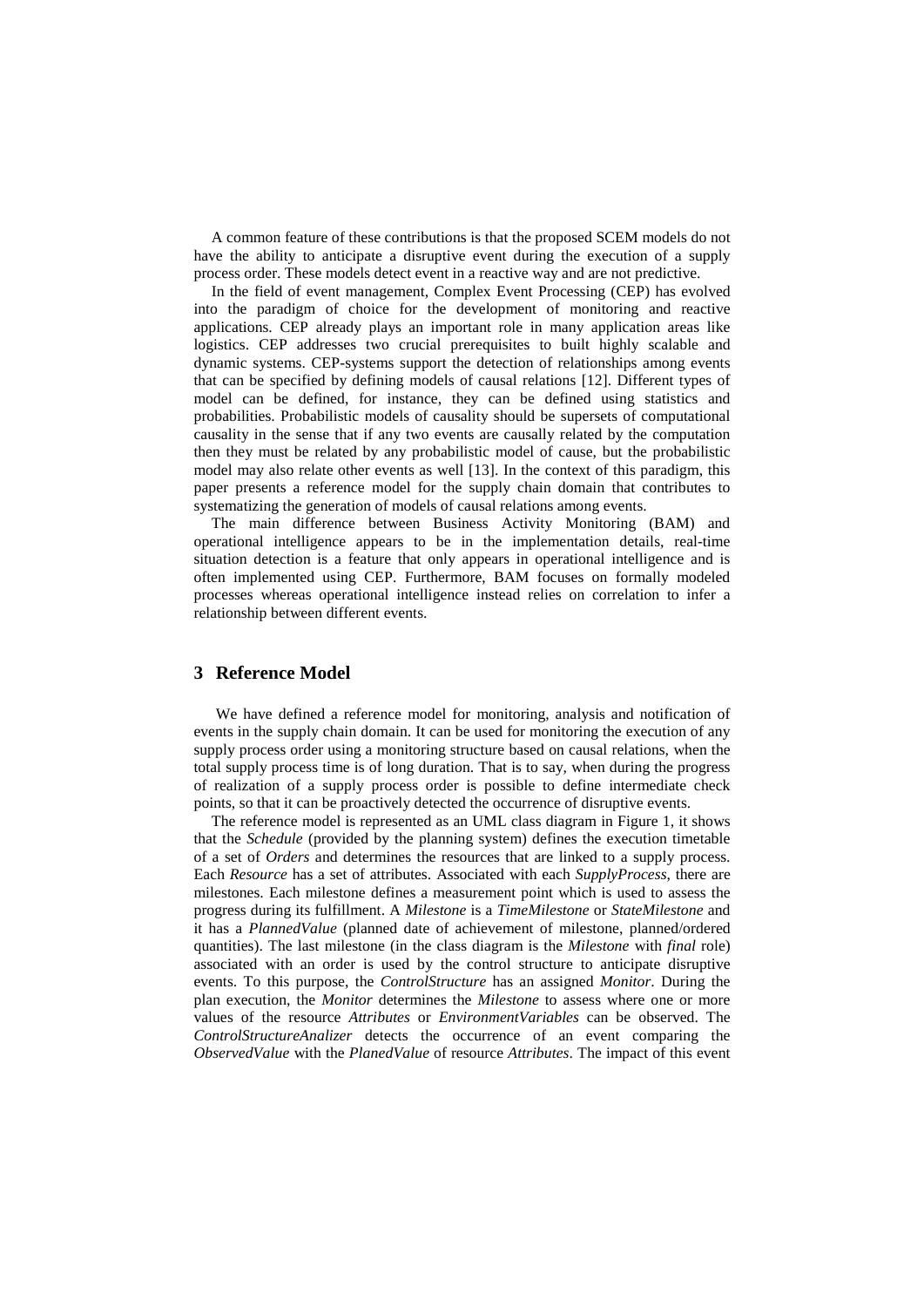on the following *Milestones* is analyzed by the *ControlStructureAnalizer* using a cause-effect relation network defined by *Nodes* and *CausalRelationArcs*. An *EstimatedValue* of each *Milestone* is obtained. The *Comparator* takes the *EstimatedValue* associated with the last *Milestone* and compares it with its *PlannedValue*. The *Comparator,* based on decision criteria, estimates if a disruption will occur on the last *Milestone*. Upon the occurrence of a *DisruptiveEvent*, the *Notifier* reports it and the monitoring process finishes. Else, the *Monitor* determines the next *Milestone* to assess where one or more values of the resource *Attributes* or *EnvironmentVariables* can be observed. The monitoring process can also finish if the supply process order is completed without problems.

The *DisruptiveEvent* can be: changes in the requirements of an order (quantity of material, deadline), and/or changes in the parameters of a resource (transition time between states, available capacity).

An innovative characteristic of this model is that the network is dynamically constructed in each milestone. That is to say, the monitor, depending on the *EstimatedValues* generated by the *ControlStructureAnalizer*, can extend its monitoring strategy to other milestone including other observed values or eliminating those unnecessary variables.

In this paper, the *ControlStructureAnalizer* has been implemented by means of a Bayesian network with decision nodes. Bayesian networks [14] are a method to represent uncertain knowledge, which allows reasoning based on probability theory.

Mapping the reference model to a Bayesian network requires defining the following nodes in the net: *Chance nodes,* which describe the set of attributes associated with a resource and a set of environment variables. This type of node can be observed to detect the occurrence of an event. Each node is represented by X: (xi,  $P(x_i)$ ), where xi is a particular value that X (resource attribute or environmental variable) can take, and  $P(xi)$  is a conditional probability distribution for each combination of the variables of the parent nodes or a marginal probability distribution. A chance node can be: *Estimated* (its value is calculated from the inference process) or *Observed* (the evidence is captured and propagated through the network, affecting the overall joint distribution). Initially, all chance nodes of a network have likelihoods, which are calculated with a priori information. *Decision nodes* define the chance node that has to be observed to incorporate evidence; *Value nodes* represent utility functions.

The chance nodes and decision nodes are connected in the *ControlStructure* by directed arcs, encoding dependence relations and information precedence.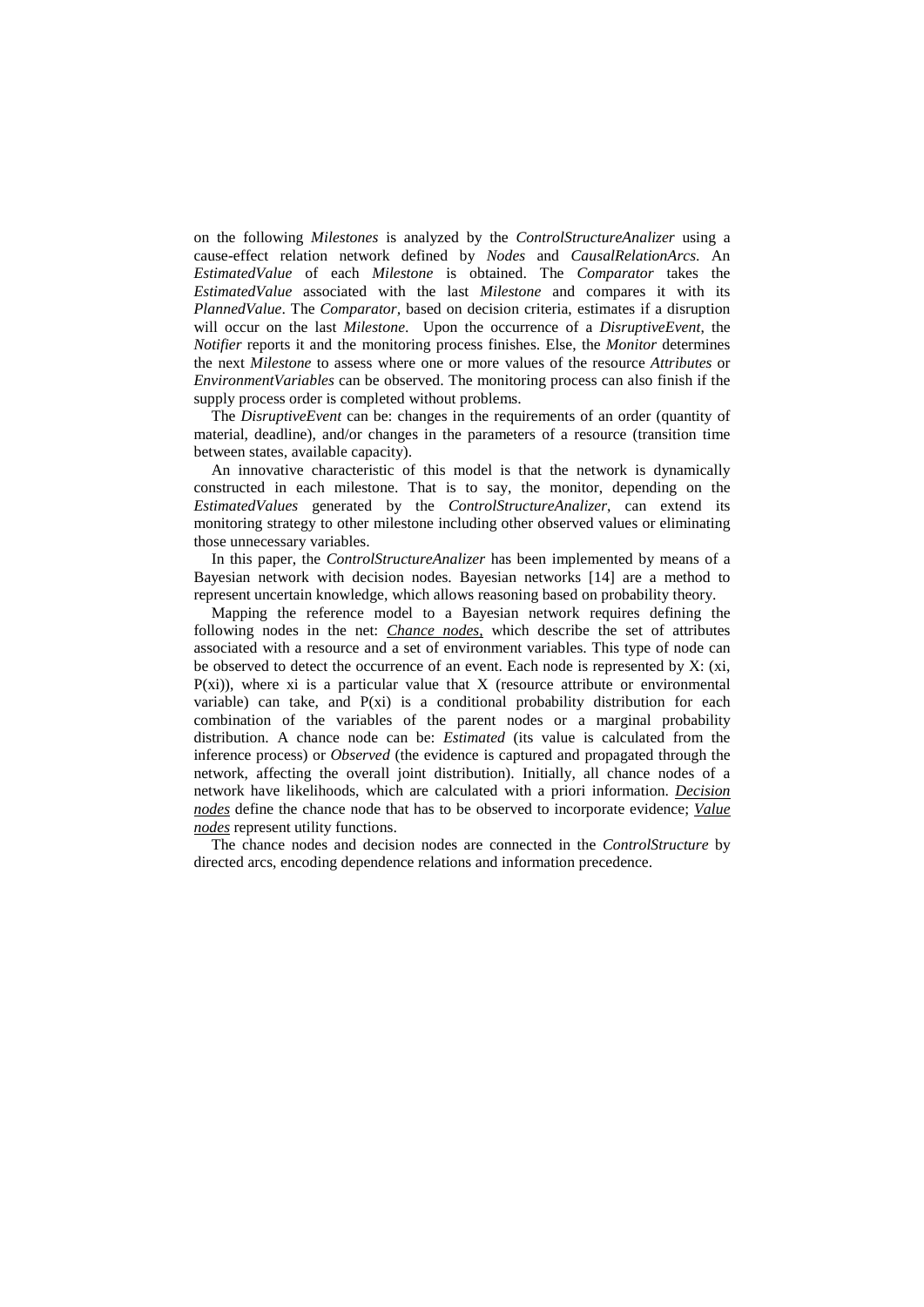

**Fig. 1.** Reference Model for monitoring, analysis and notification of events.

## **4 Compound Web Service Design**

We have designed a compound web service that has the ability of proactively detect, analyze and notify disruptive events that take source in a supply chain. The composition is defined based on two business processes: Monitoring Service Contract and Order Monitoring Service. A conceptual model of each business process has been developed using the language BPMN (Business Process Modeling Notation) [15]. Theses business processes are described following:

Monitoring Service Contract (Figure 2) defines a contract to use the service. This business process defines the monitoring structure associated to a supply process and the sources from where observed values will be obtained. The process starts with a message reception event where the request service for potential orders monitoring is received. The supply processes are gotten from the model base and are offered in two modes: with standard a prior probability or requestor-defined. The requestor can cancel the request service or can select a supply process. In this case, its monitoring structure is gotten from the model base. Based on the reference model above described, it is determined when and what observed values will be required. The requestor is informed about of these requests and it sends the source from where observed values will can be gotten.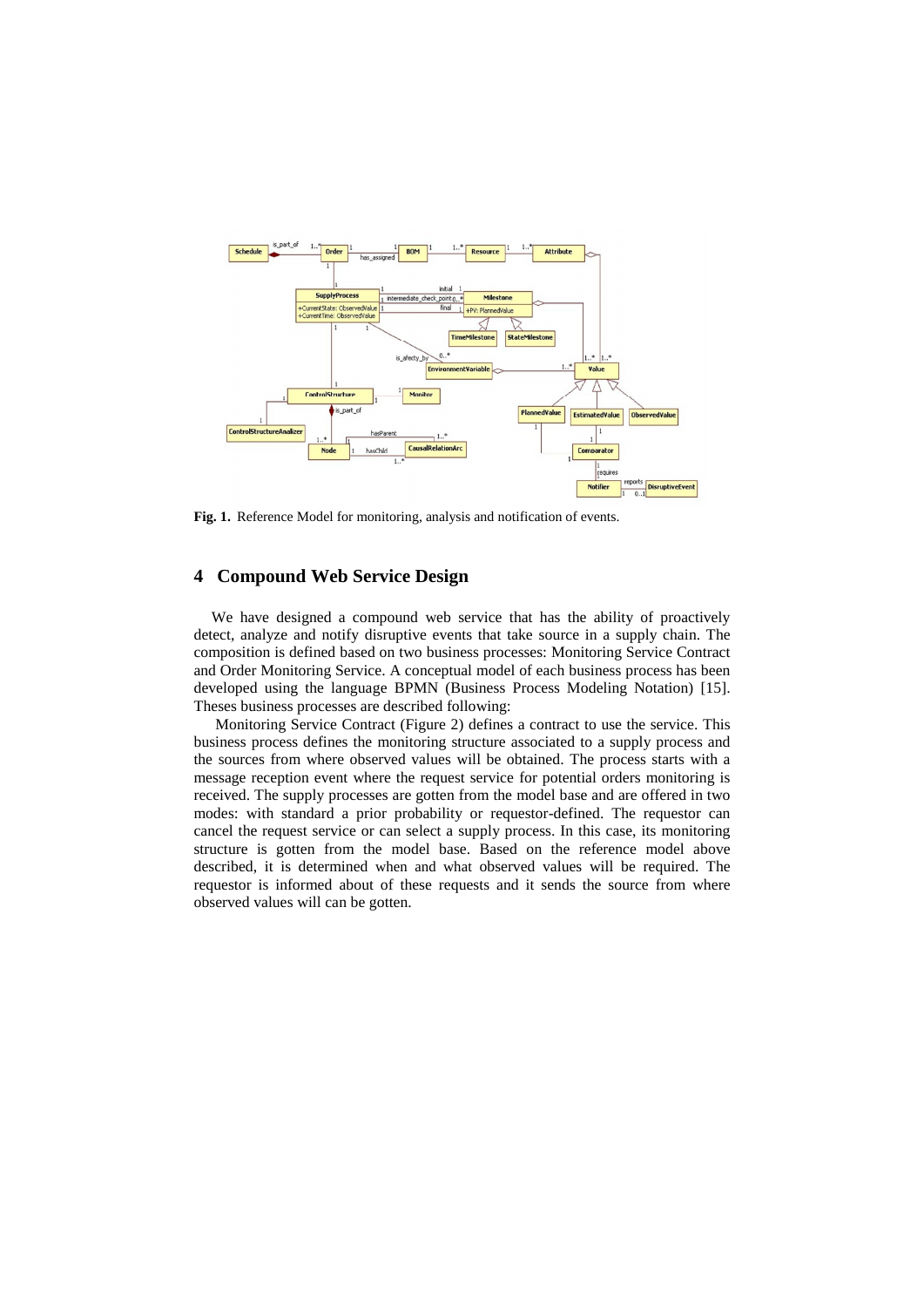

**Fig. 2.** Business Process Monitoring Service Contract.

Order Monitoring Service (Figure 3) monitors orders based on the contract defined. The process starts with a message reception event where the order to be monitored is received. The monitoring structure is instantiated based on the reference model and completed with order parameters (planned values). During the order execution, request of observed values are sent. After receiving the observed values, the inference model is executed. If a disruptive event is detected, the result is notified. Otherwise, the monitoring process continues. Detail about the network dynamics were described in section 2.



**Fig. 3.** Business Process Order Monitoring Service.

## **5 An Application Example**

As has been said above, the reference model covers monitoring and notification functions. Based on this model, we have designed a compound web service to proactively detect, analyze and notify disruptive events that take source in a supply chain.

An example of a cheese production plant is described to show the behavior of the compound web service and of the reference model. Through the *Monitoring Service Contract* is defined a contract to monitor the cheese production process. In this process, milk acidity is a parameter that can affect the cheese quality. High acidity can produce sandy cheese, bitter cheese or increase the curdling rate causing surface cracks. Low acidity can produce insipid cheese. Normal acidity produces cheese with required quality. Based on the reference model (Figure 1), is defined the monitoring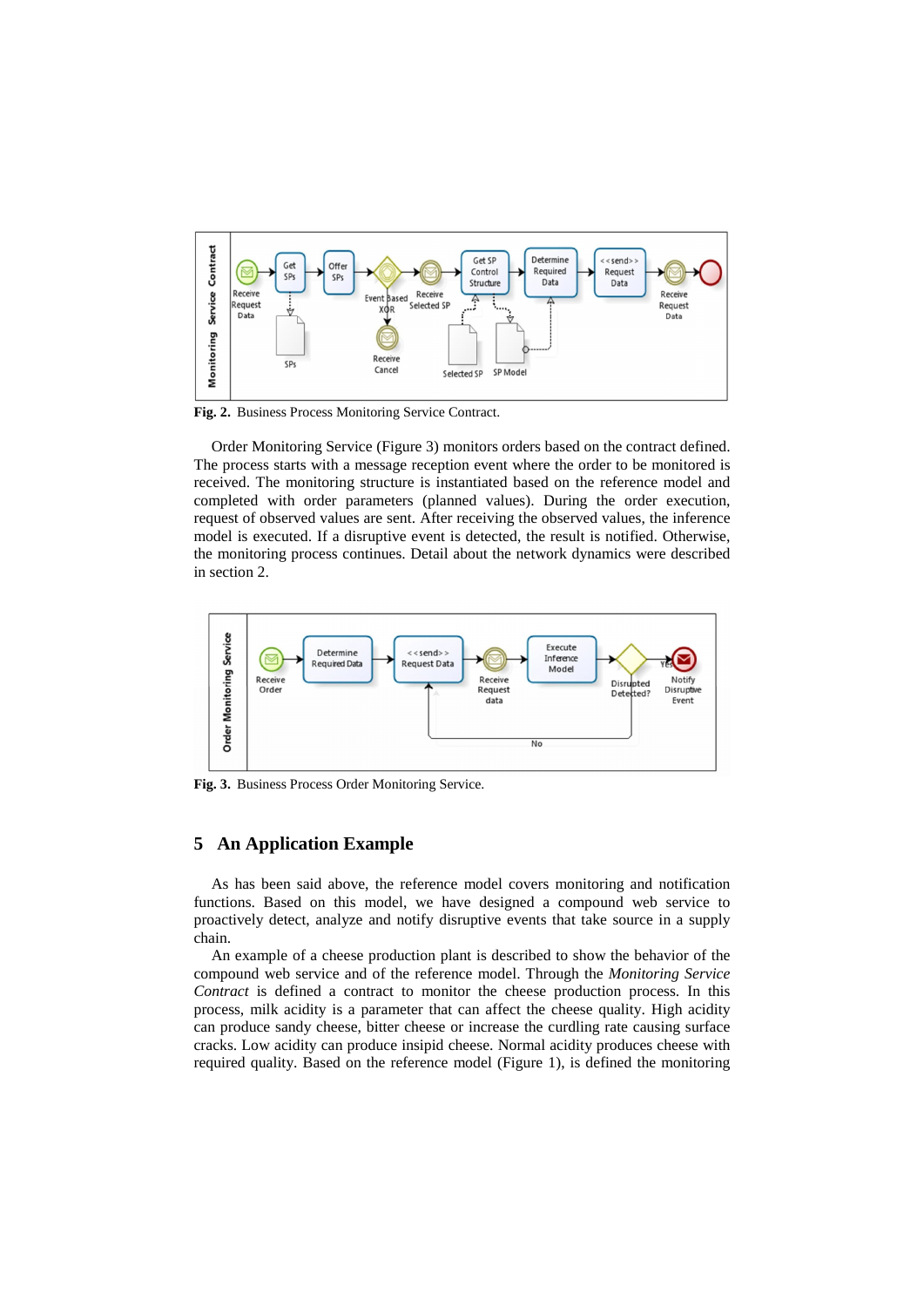

structure by means of a Bayesian Network with a priori probabilities (Figure 4). These probabilities were provided by the requestor.

**Fig. 4.** Monitoring structure based on Bayesian Network

This monitoring structure is composed by the following *nodes*, whose states are represented in braces: *acidity* {normal, low, high}, which is a attribute of resource:*milk; time\_of\_curdle* {normal, low, high}, *fresh\_cheese\_texture\_quality* {good, bad}, *fresh\_cheese \_texture* {no\_granulated, granulated}, *surface\_cracks* {no, yes}, *fresh\_cheese\_taste* {good, insipid, bitter} and *fresh\_cheese\_taste\_quality* {good, bad}, which are resource attributes of the resource:*cheese\_production\_plant*; and *cheese\_type\_quality* {good, bad}, which is a attribute of resource:*cheese\_type.*  The *decision nodes* are: *test\_ time\_of\_curdle*, *test\_ fresh\_cheese \_texture* and *test\_ fresh\_cheese \_taste.* 

The requestor is informed when and what observed values will can be required. In this example the observed values could be the following: *acidity, time\_of\_curdle, fresh\_cheese \_texture* and *fresh\_cheese \_taste*. The requestor sends the source from where observed values will can be gotten.

The Order Monitoring Service starts with a message reception event where an order requires producing a quantity of a cheese type. The monitoring structure is instantiated and adapted to the order parameters (planned values).

The web service notifies changes in the requirement of the order if the probability of the product will be outside the specification is greater than a threshold value (decision criteria). In this example *threshold* =  $90.0$ . The total process time depends on the type of cheese to be produced. In this example *cheese* type = soft cheese is considered, and the total process time is 240 hours.

Thus, the initial milestone is a *StateMilestone* (start of the supply process) and the monitoring structure (Figure 4) initially includes the node *acidity*. The *acidity* is monitored at the beginning of the process, and for each of its three possible values, different plans of action can be carried out. Following, the action plan when the acidity is high is described.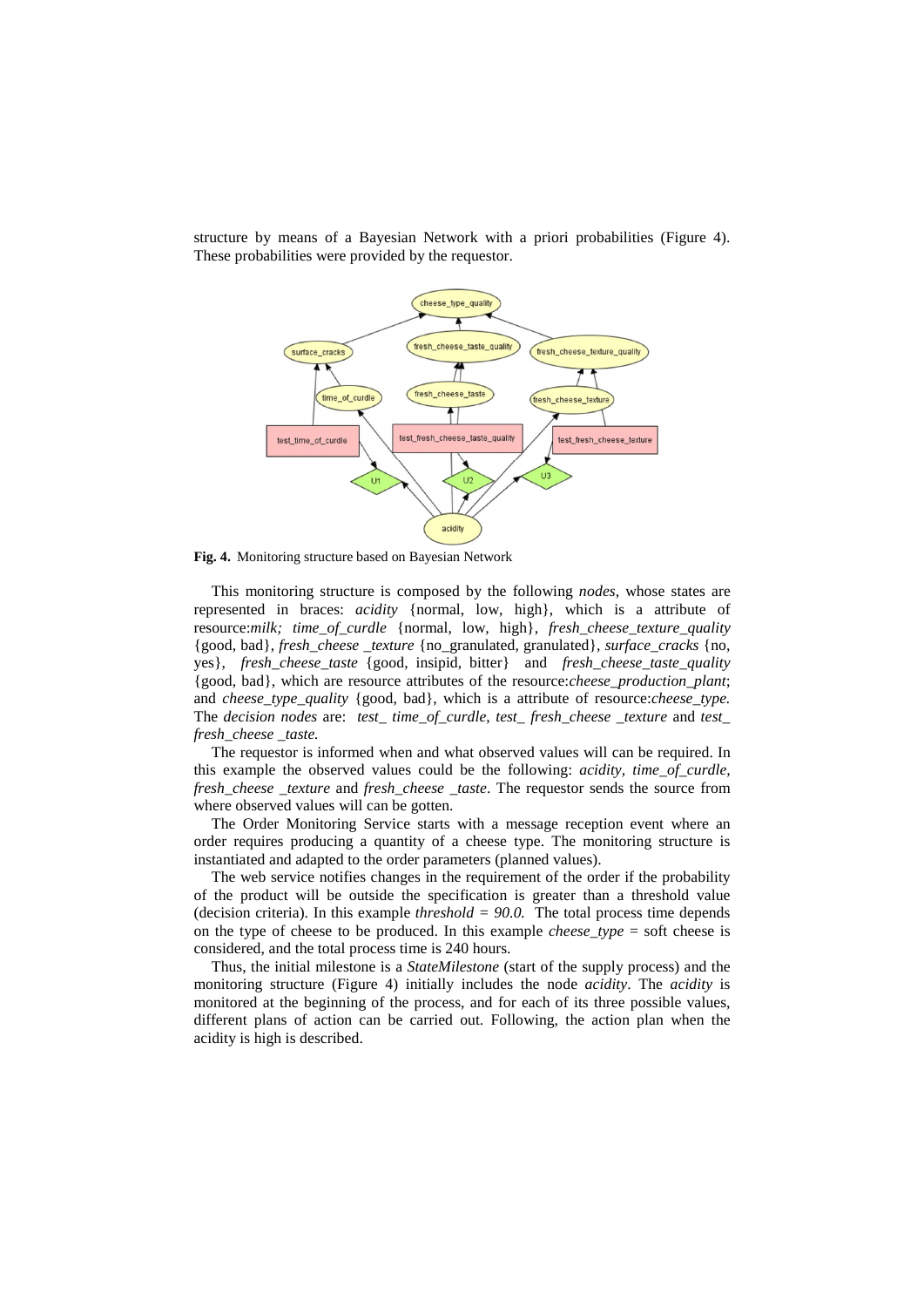**1.** If *acidity == high*, the monitor gets the evidence (from the source specified by requestor), inserts it in the net assigning *acidity:(high, 100)* and executes the inference model. As a result (Fig. 5), the estimated value of the node, *cheese\_type\_quality:(bad, 85.1)*. Since, *P(bad) = 85.1 < threshold*, the estimated values analyzed are *surface\_cracks:(yes,50.75), fresh\_cheese\_texture\_quality:(bad,45)* and *fresh\_cheese\_ taste\_quality:(bad, 45).* The three values explain the value of the attribute *cheese\_type\_quality*:

**1.1** *surface\_cracks:(yes, 50.75)* indicates the probability that the cheese has surface cracks caused by a low time of curdle. Based on this information, the monitor defines the next milestone. *StateMilestone* (finish of the curdle process) and the next process variable to monitor is *surface\_cracks*. This is done by assigning to the *decision node test time of curdle*  $==$  *<i>YES*. This test is made 2 hours after the process has been started. The test has two possible results {*normal, low*}.

**1.1.1** If *time of curdle*  $=$  *= low,* the monitor gets the evidence (from the source specified by requestor) inserts it in the net (Fig. 6) assigning *time of curdle:(low, 100)* and executes the inference model. The result is *cheese\_type\_quality:(bad, 91.68)*. Since *P(bad) = 91.68 > threshold*, which implies high probability that product will be outside the specification, The value of the attribute, *cheese* type quality, is notified and the monitoring process finishes. This allows predicting the result 238 hours before the process ends.

**1.2** If time*\_of\_curdle == normal,* the monitor gets the evidence (from the source specified by requestor) inserts it in the net assigning *time\_of\_curdle:(normal, 100)* and executes the inference model. The result is *cheese\_type\_quality:(bad, 69.7)*. Since  $P(bad) = 69.7 <$  threshold, the variables *surface cracks:(yes,0.0)*, *fresh\_cheese\_texture\_quality: (bad, 45.0)* and *fresh\_cheese\_taste\_quality: (bad, 45.0)* are analyzed*.* The first variable indicates that there is no risk that the product will have surface cracks and its branch is pruned of the monitoring structure (Figure 7). The two last variables explain the value of the attribute *cheese\_type\_quality* and these are the next to monitor. The remainder of the monitoring process is similar to explained.



**Fig. 5.** Monitoring structure based on Bayesian Network with *acidity == high* evidence*.*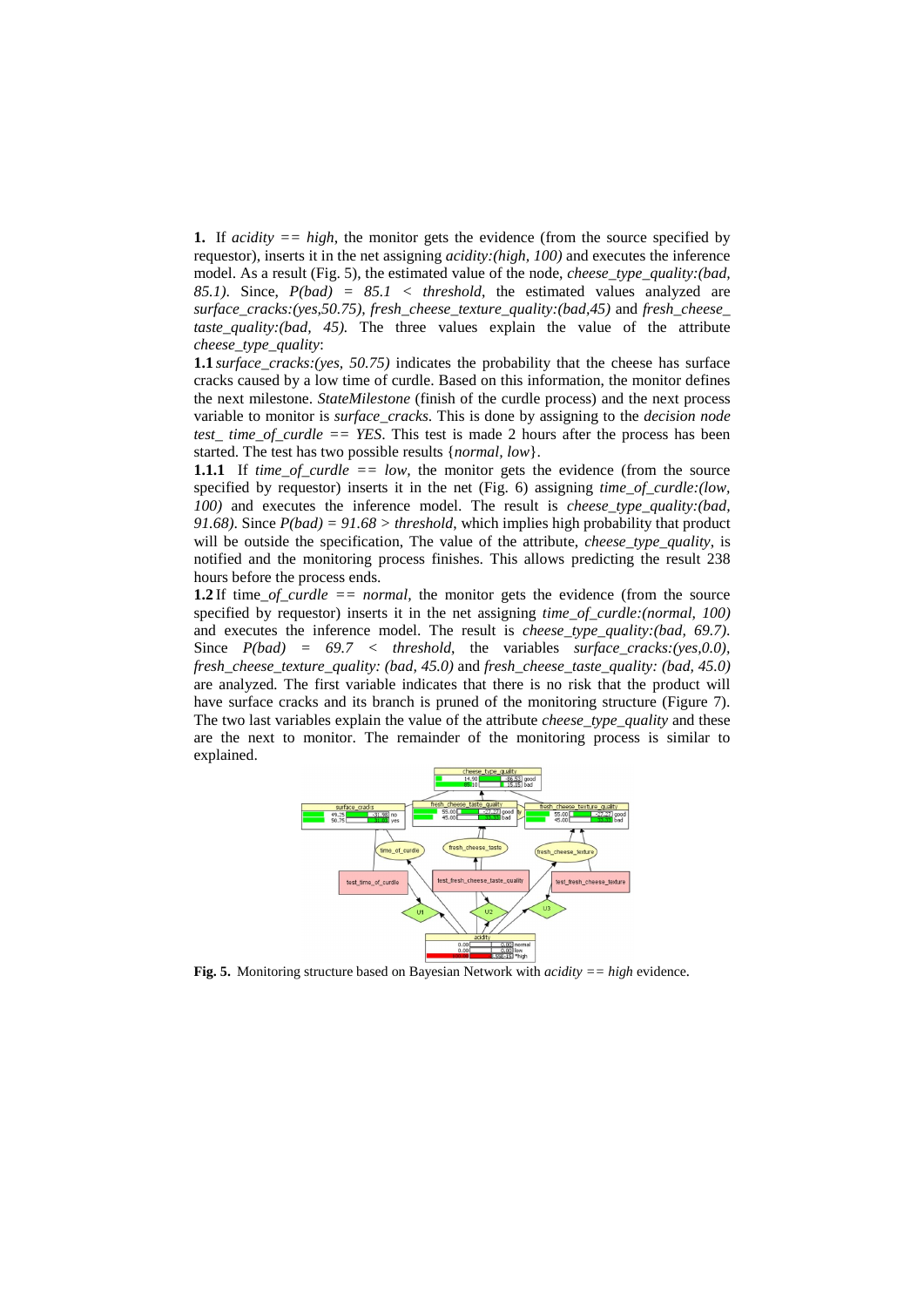

**Fig. 6.** Monitoring structure based on Bayesian Network with *time\_of\_curdle==low* evidence.



**Fig. 7.** Monitoring structure based on Bayesian network with the surface cracks branch pruned.

## **6 Conclusions**

In this work we have proposed a compound web service for proactively monitor, analyze and notify disruptive events that take source in a supply chain. Monitoring and notification functions are managed through two business processes. The advantage of using web service technology is that it supports the execution of collaborative and distributed processes in the domain SCEM.

The compound web service is developed based on a reference model for monitoring, analysis and notification of events in a supply chain. Mechanisms based only on ad hoc event management are not acceptable. The generated reference model has two advantages: 1) ability to dynamically change the *network of analysis*. That is to say, after an evidence is obtained, the monitoring strategy can be extended including other parameters and increasing its monitoring frequency; 2) the model can be used to monitor the execution of any supply process order using a monitoring structure based on causal relations, when the total process time is of long duration.

The ability of anticipating disruptive event was implemented defining a Bayesian network with decision nodes representing temporal causality. As has been showed through the example, the model proposed has the ability of anticipating, based on evidences, changes in the values of the attributes of the resource or in the requirements of an order.